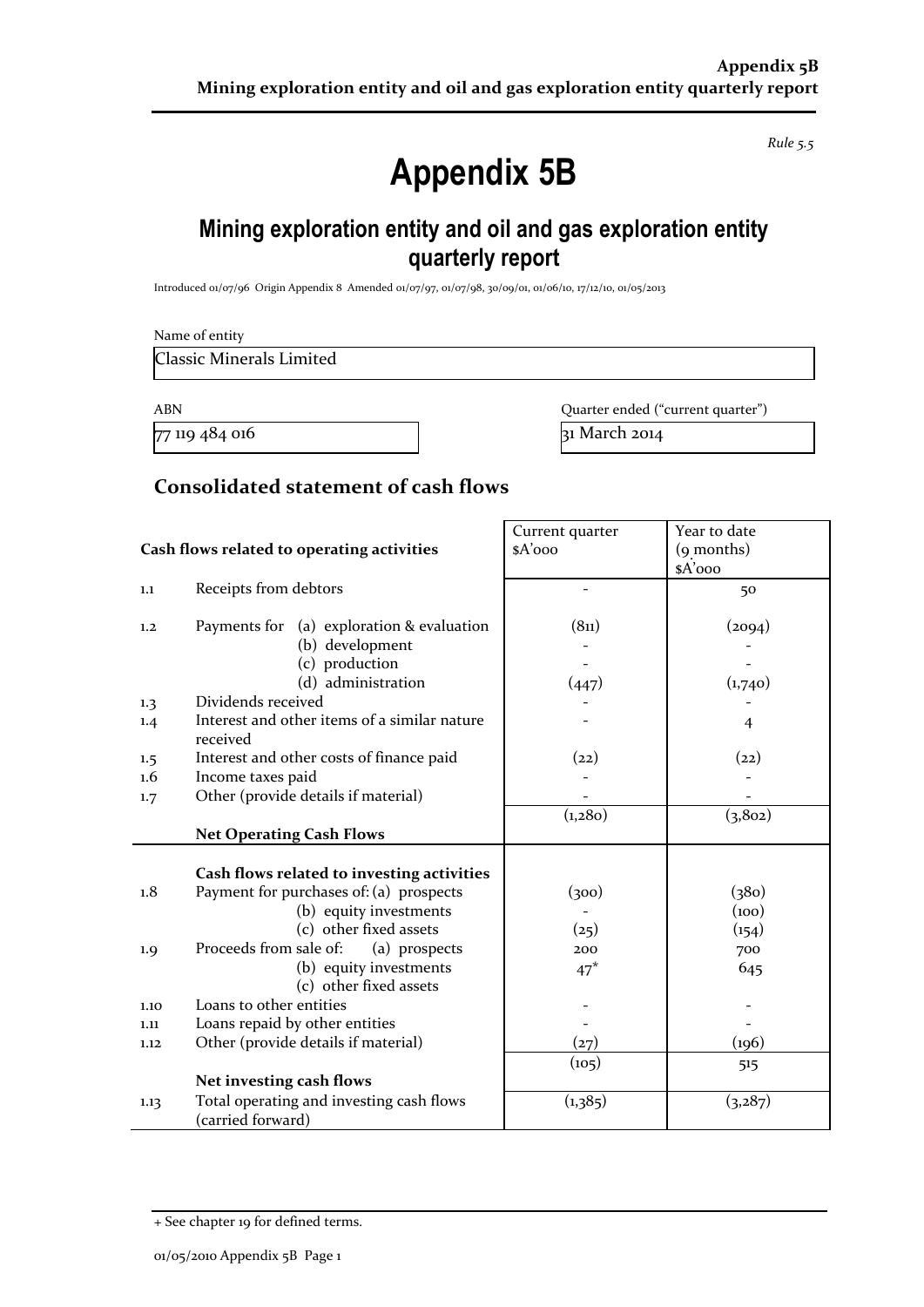| 1.13 | Total operating and investing cash flows      | (1,385) | (3,287) |
|------|-----------------------------------------------|---------|---------|
|      | (brought forward)                             |         |         |
|      |                                               |         |         |
|      | Cash flows related to financing activities    |         |         |
|      |                                               |         |         |
| 1.14 | Proceeds from the issue of options, etc.      |         | 1,005   |
| 1.15 | Proceeds from the issue of shares             | 1,570   | 1,570   |
| 1.16 | Proceeds from borrowings                      | 100     | 100     |
| 1.17 | Repayment of borrowings                       | (100)   | (100)   |
| 1.18 | Dividends paid                                |         |         |
| 1.19 | Other (Expenses relating to Capital Raisings) | (79)    | (97)    |
|      | Net financing cash flows                      | 1,491   | 2,478   |
|      |                                               | 106     | (809)   |
|      | Net increase (decrease) in cash held          |         |         |
|      |                                               |         |         |
| 1.20 | Cash at beginning of quarter/year to date     | 368     | 1,283   |
| 1.21 | Exchange rate adjustments to item 1.20        |         |         |
| 1.22 | Cash at end of quarter                        | 474     | 474     |

#### **Payments to directors of the entity, associates of the directors, related entities of the entity and associates of the related entities**

|      |                                                                  | Current quarter |
|------|------------------------------------------------------------------|-----------------|
|      |                                                                  | $A'$ ooo        |
|      |                                                                  | 80              |
| 1.23 | Aggregate amount of payments to the parties included in item 1.2 |                 |
|      |                                                                  |                 |
| 1.24 | Aggregate amount of loans to the parties included in item 1.10   |                 |
|      |                                                                  |                 |

1.25 Explanation necessary for an understanding of the transactions

1.23 includes fees and salaries for executive and non-executive Directors (\$70,192) and professional fees paid to a company associated with one of the directors (\$9,559).

## **Non-cash financing and investing activities**

2.1 Details of financing and investing transactions which have had a material effect on consolidated assets and liabilities but did not involve cash flows

\*: The Company sold 4.50m shares of its total holding of 17.67m shares in a Listed Company for \$47,238 (refer to 1.9(b)).

<sup>+</sup> See chapter 19 for defined terms.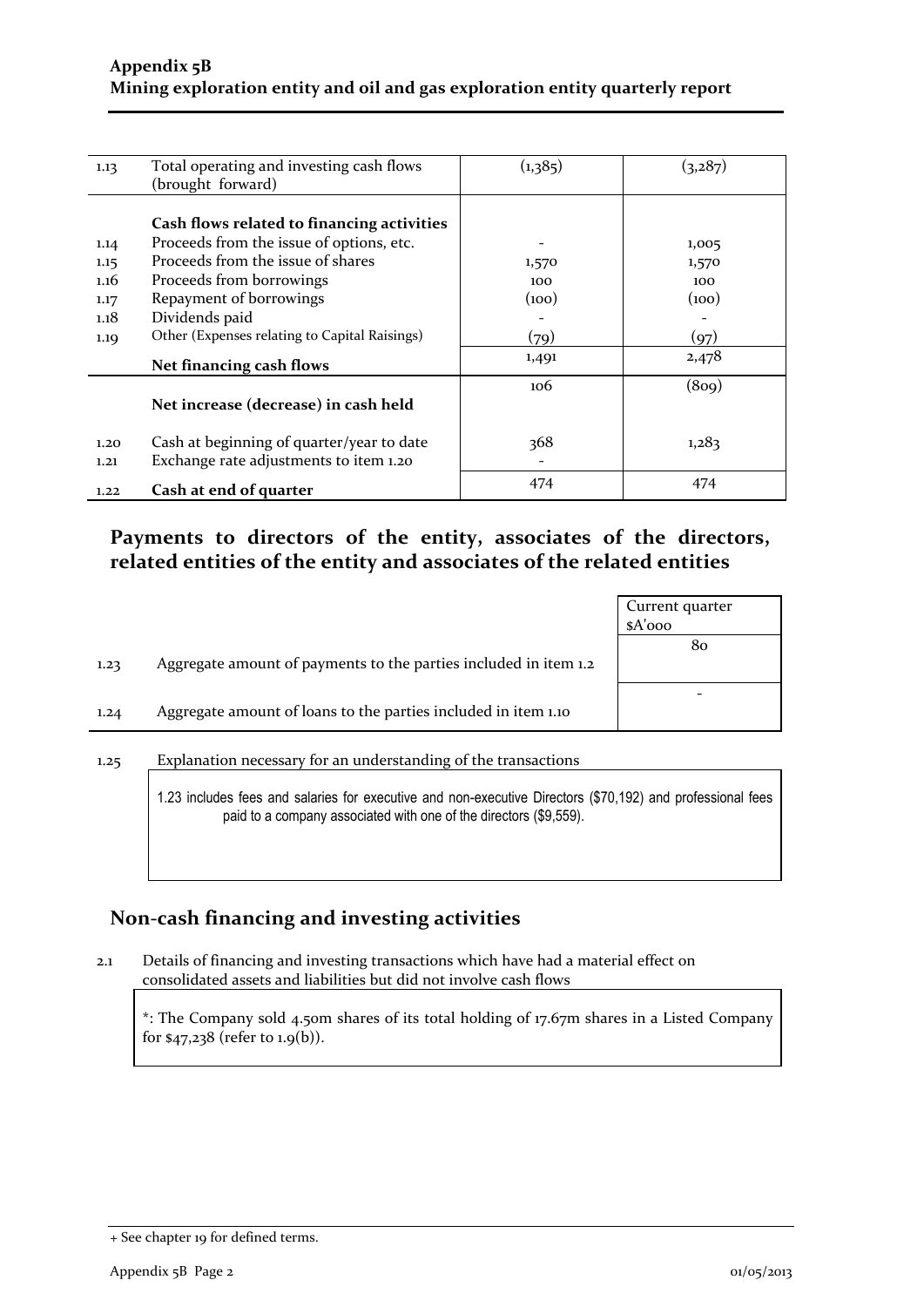2.2 Details of outlays made by other entities to establish or increase their share in projects in which the reporting entity has an interest

None

#### **Financing facilities available**

*Add notes as necessary for an understanding of the position.*

|     |                             | Amount available<br>$A'$ 000 | Amount used<br>$A'$ 000 |
|-----|-----------------------------|------------------------------|-------------------------|
| 3.1 | Loan facilities             | Nil                          | Nil                     |
| 3.2 | Credit standby arrangements | Nil                          | Nil                     |

#### **Estimated cash outflows for next quarter**

|     |                            | $A'$ 000 |
|-----|----------------------------|----------|
| 4.1 | Exploration and evaluation | 170      |
| 4.2 | Development                |          |
| 4.3 | Production                 |          |
| 4.4 | Administration             | 150      |
|     | <b>Total</b>               | 320      |

## **Reconciliation of cash**

|                                 | Reconciliation of cash at the end of the quarter (as<br>shown in the consolidated statement of cash flows)<br>to the related items in the accounts is as follows. | Current quarter<br>$A'$ 000 | Previous quarter<br>$A'$ ooo |
|---------------------------------|-------------------------------------------------------------------------------------------------------------------------------------------------------------------|-----------------------------|------------------------------|
| Cash on hand and at bank<br>5.1 |                                                                                                                                                                   | 15                          | 42                           |
| 5.2                             | Deposits at call                                                                                                                                                  | 459                         | 326                          |
| 5.3                             | Bank overdraft                                                                                                                                                    |                             |                              |
| 5.4                             | Other (provide details)                                                                                                                                           |                             |                              |
|                                 | Total: cash at end of quarter (item 1.22)                                                                                                                         | 474                         | 368                          |

<sup>+</sup> See chapter 19 for defined terms.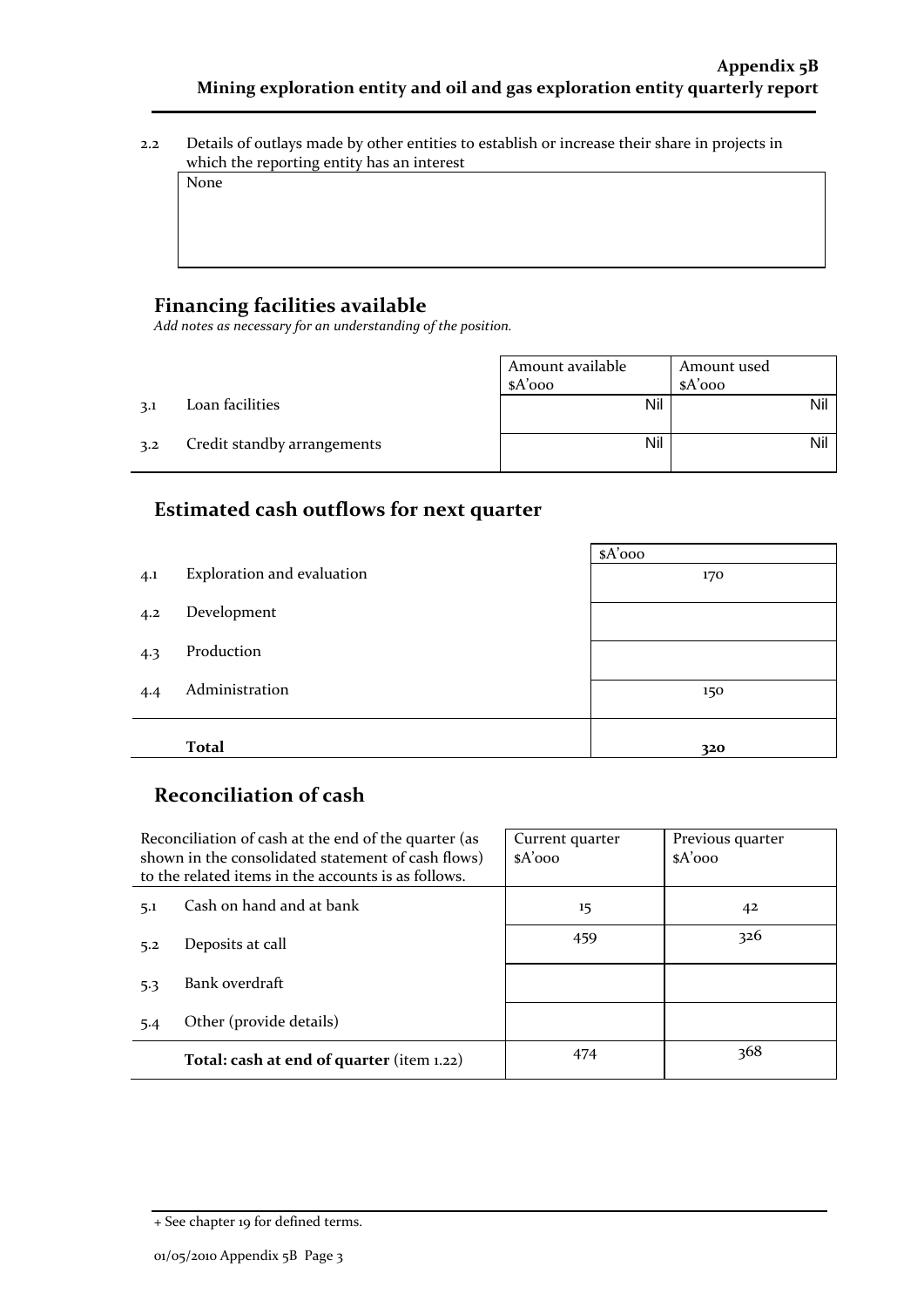|     |                                                                            | Tenement<br>reference<br>and<br>location | Nature of interest<br>(note (2)) | Interest at<br>beginning<br>of quarter | Interest at<br>end of<br>quarter |
|-----|----------------------------------------------------------------------------|------------------------------------------|----------------------------------|----------------------------------------|----------------------------------|
| 6.1 | Interests in mining                                                        | $E_{51/1267}$                            | Relinquished                     | $100\%$                                | Nil                              |
|     | tenements and<br>petroleum tenements<br>relinquished, reduced<br>or lapsed | $E_{51/1485}$                            | Relinquished                     | $100\%$                                | Nil                              |
| 6.2 | Interests in mining                                                        | E28/2370                                 | Application made for             | Nil                                    | Nil                              |
|     | tenements and                                                              | E28/2371                                 | tenements                        | Nil                                    | Nil                              |
|     | petroleum tenements                                                        | E28/2455                                 |                                  | Nil                                    | Nil                              |
|     | acquired or increased                                                      | E28/2465                                 |                                  | Nil                                    | Nil                              |

## **Changes in interests in mining tenements and petroleum tenements**

#### **Issued and quoted securities at end of current quarter**

*Description includes rate of interest and any redemption or conversion rights together with prices and dates.*

|     |                                                                                                                                                        | Total number | Number quoted                      | Issue price per<br>security (see<br>$note$ 3) (cents) | Amount paid up<br>per security (see<br>$note$ 3) (cents) |
|-----|--------------------------------------------------------------------------------------------------------------------------------------------------------|--------------|------------------------------------|-------------------------------------------------------|----------------------------------------------------------|
| 7.1 | Preference<br><sup>+</sup> securities<br>(description)                                                                                                 |              |                                    |                                                       |                                                          |
| 7.2 | Changes during<br>quarter<br>(a) Increases<br>through issues<br>(b) Decreases<br>through returns<br>of capital, buy-<br>backs,<br>redemptions          |              |                                    |                                                       |                                                          |
| 7.3 | +Ordinary<br>securities                                                                                                                                | 236,201,999  | 160,436,887                        | \$0.20                                                |                                                          |
| 7.4 | Changes during<br>quarter<br>(a) Increases<br>through issues<br>(b) Decreases<br>through returns<br>of capital, buy-<br>backs<br>(c) Escrow<br>release | 26,650,000   | 1,250,000<br>400,000<br>25,000,000 | \$0.04<br>\$0.05<br>\$0.06                            |                                                          |

<sup>+</sup> See chapter 19 for defined terms.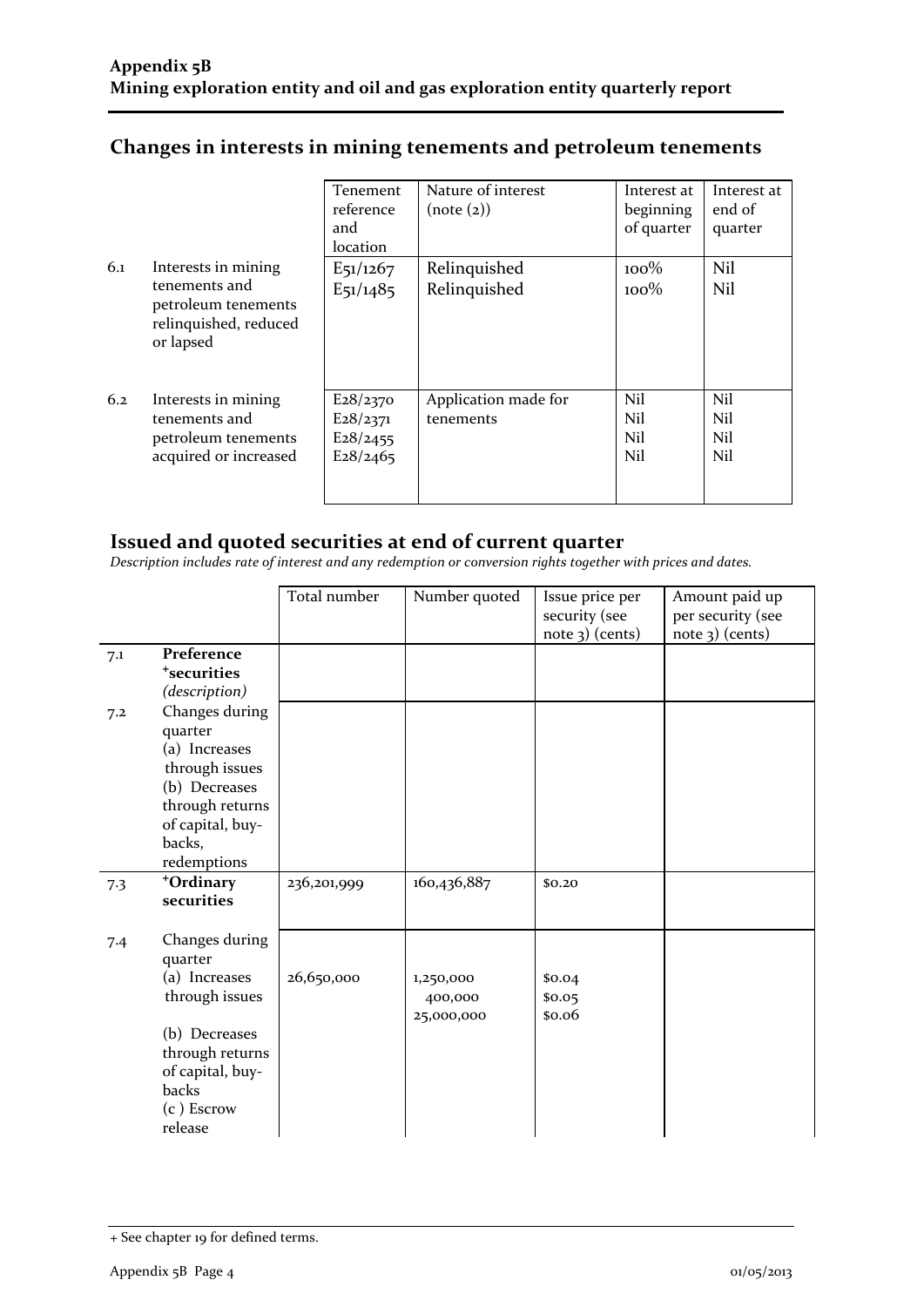| 7.5<br>7.6 | <sup>+</sup> Convertible<br>debt<br>securities<br>(description)<br>Changes during<br>quarter<br>(a) Increases<br>through issues<br>(b) Decreases<br>through |                |                |                                                                                                                                                                                                            |                                   |
|------------|-------------------------------------------------------------------------------------------------------------------------------------------------------------|----------------|----------------|------------------------------------------------------------------------------------------------------------------------------------------------------------------------------------------------------------|-----------------------------------|
|            | securities<br>matured,                                                                                                                                      |                |                |                                                                                                                                                                                                            |                                   |
|            | converted                                                                                                                                                   |                |                |                                                                                                                                                                                                            |                                   |
| 7.7        | Options<br>(description and<br>conversion<br>factor)                                                                                                        | 101,137,607    | 101,137,607    | Exercise<br>price<br>Existing<br>shareholders are<br>entitled<br>to<br>receive 1 Option<br>for every<br>two<br>ordinary shares<br>held<br>upon<br>payment of the<br>price<br>$\sigma f$<br>issue<br>\$0.01 | Expiry date Up to<br>30 June 2015 |
| 7.8        | Issued during<br>quarter                                                                                                                                    | 625,000        | 625,000        |                                                                                                                                                                                                            |                                   |
| 7.9        | Exercised<br>during quarter                                                                                                                                 | $\overline{a}$ | $\overline{a}$ |                                                                                                                                                                                                            |                                   |
| 7.10       | <b>Expired during</b><br>quarter                                                                                                                            |                | $\overline{a}$ |                                                                                                                                                                                                            |                                   |
| 7.11       | <b>Debentures</b><br>(totals only)                                                                                                                          |                |                |                                                                                                                                                                                                            |                                   |
| 7.12       | <b>Unsecured</b><br>notes (totals<br>only)                                                                                                                  |                |                |                                                                                                                                                                                                            |                                   |

# **Compliance statement**

- 1 This statement has been prepared under accounting policies which comply with accounting standards as defined in the Corporations Act or other standards acceptable to ASX (see note 5).
- 2 This statement does /does not\* *(delete one)* give a true and fair view of the matters disclosed.

Sign here: ......................................................Date:.23 April 2014........................... (Company Secretary)

<sup>+</sup> See chapter 19 for defined terms.